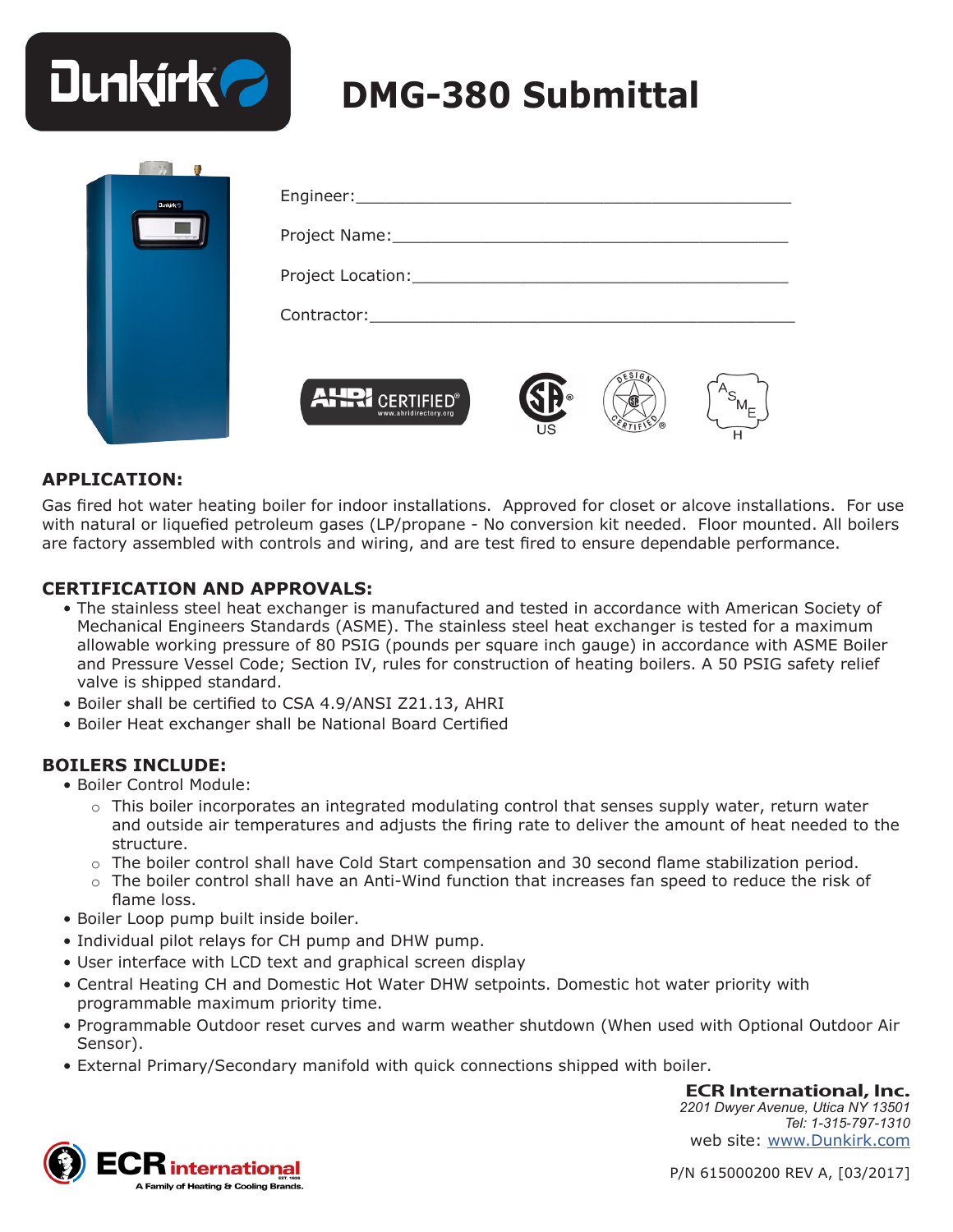

### **BOILER COMBUSTION SYSTEM**

- Premix modulating gas valve and blower. Fully Modulating with a 10.5:1 turn down ratio.
- Stainless Steel Burner
- Spark Generator Direct spark ignition with combination Igniter and Flame rod.

### **HEAT EXCHANGER ASSEMBLY**

- Heat Exchanger manufactured out of 316L stainless steel
- Built in condensate drain trap.

### **OTHER**

- Electrical 120 volts AC, 60 hertz, 1 phase 15 amp with 5 ft. male plug cord.
- Low voltage terminal strip
- Auxiliary Control Box with line voltage terminals for DWH Pump and CH Pump connections.
- Low Water Pressure Sensor
- Manual Reset High Limit function

### **OPTIONAL EQUIPMENT:**

- Coaxial Venting components
- Coaxial to Twin pipe and Single pipe adapters
- External Manual Reset High Limit and Low Water Cut Off Controls (CSD-1 compliant)
- Outdoor air sensor
- Indirect Tank Sensor
- Common Venting Check Valve
- LP Conversion Kit

| <b>MODEL INPUT RATE</b> |                                         |                                                  |                                                          |  |  |  |  |
|-------------------------|-----------------------------------------|--------------------------------------------------|----------------------------------------------------------|--|--|--|--|
| Model                   | <b>Input Rate</b><br>(MBH)<br>0-2000 ft | <b>Heating</b><br>Capacity<br>(MBH)<br>0-2000 ft | <b>Net Rating</b><br><b>Water (MBH)</b><br>$0 - 2000$ ft |  |  |  |  |
| <b>DMG-380</b>          | 379                                     | 348                                              | 303                                                      |  |  |  |  |

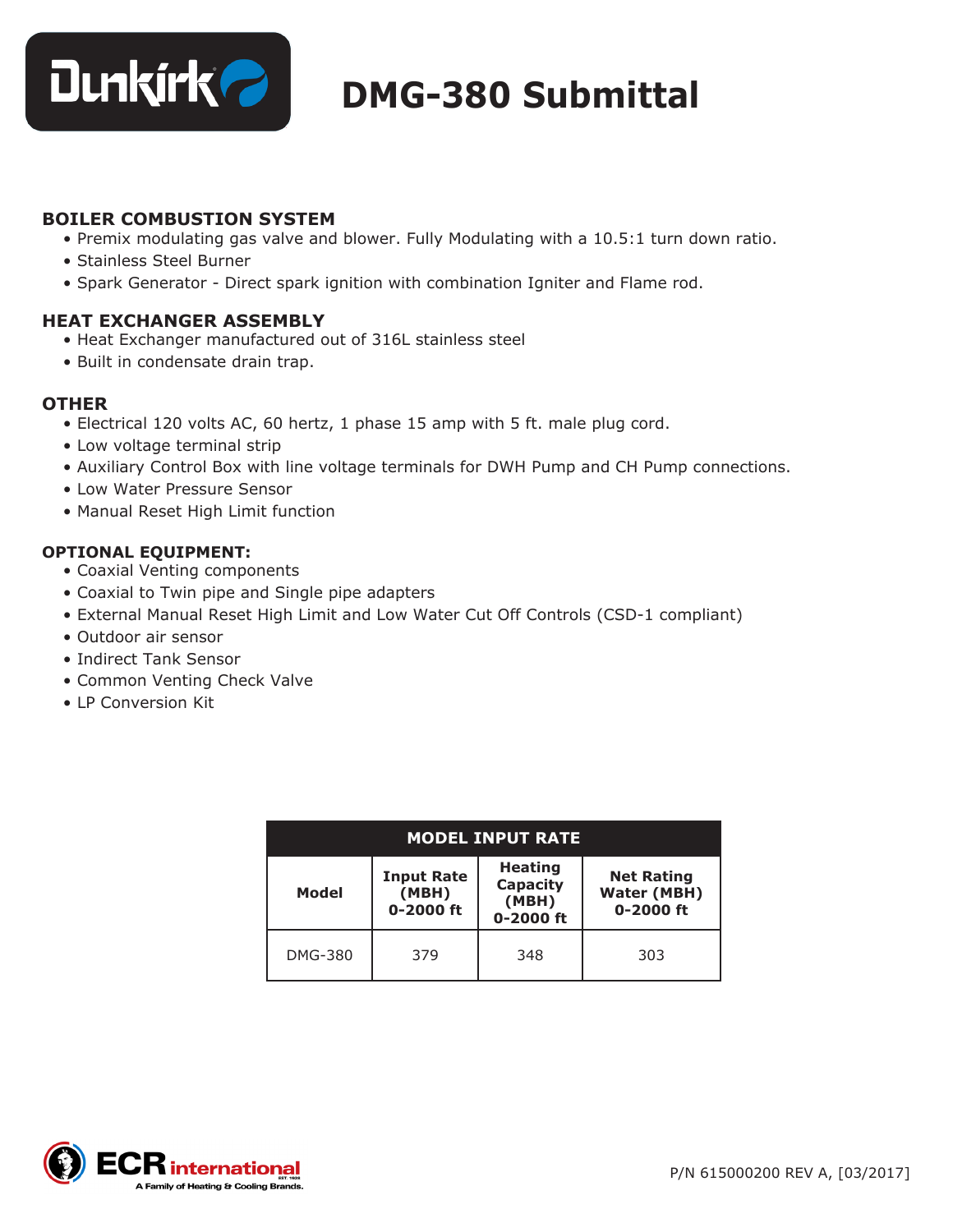



| <b>PHYSICAL DATA</b>                                      |                        |                            |  |  |
|-----------------------------------------------------------|------------------------|----------------------------|--|--|
|                                                           | Model                  | 380                        |  |  |
| Width (A)                                                 |                        | 23-5/8" (600mm)            |  |  |
| Height (B)                                                |                        | 50" (1.27m)                |  |  |
| Depth (C)                                                 |                        | 25-1/2" (648mm)            |  |  |
| Bottom Cabinet (D)<br>Access from Back or Sides of Jacket |                        | 11-3/4" (298.5mm)          |  |  |
|                                                           | Size (F)               | $1 - \frac{1}{2}$ (38.1mm) |  |  |
|                                                           | Location (G)           | 3-3/4" (95.3mm)            |  |  |
| Water<br>Connections                                      | Location (H)<br>Return | 11-3/4" (298.5mm)          |  |  |
|                                                           | Location (I)<br>Supply | 7-3/4" (196.9mm)           |  |  |
| Gas                                                       | Location (L)           | 7-3/4" (196.9mm)           |  |  |
| Connection                                                | Size (K)               | $1"$ NPT                   |  |  |
| Condensate Drain Connection (J)                           |                        | 8-3/4" (196.9mm)           |  |  |
| Weight                                                    | Shipping               | 255 LBS (115.7)            |  |  |
|                                                           | Unit                   | 225 LBS (102.1kg)          |  |  |
| Vent Connector - Concentric                               |                        | 110/160 mm                 |  |  |
| Electrical Cord Length                                    |                        | 5 ft. $(1.5m)$             |  |  |

50 psi safety relief valve (3.44 bar) Pressure relief valve connection 3/4" (22.2m)





**Bottom View Dimensions** 

Front of Boiler



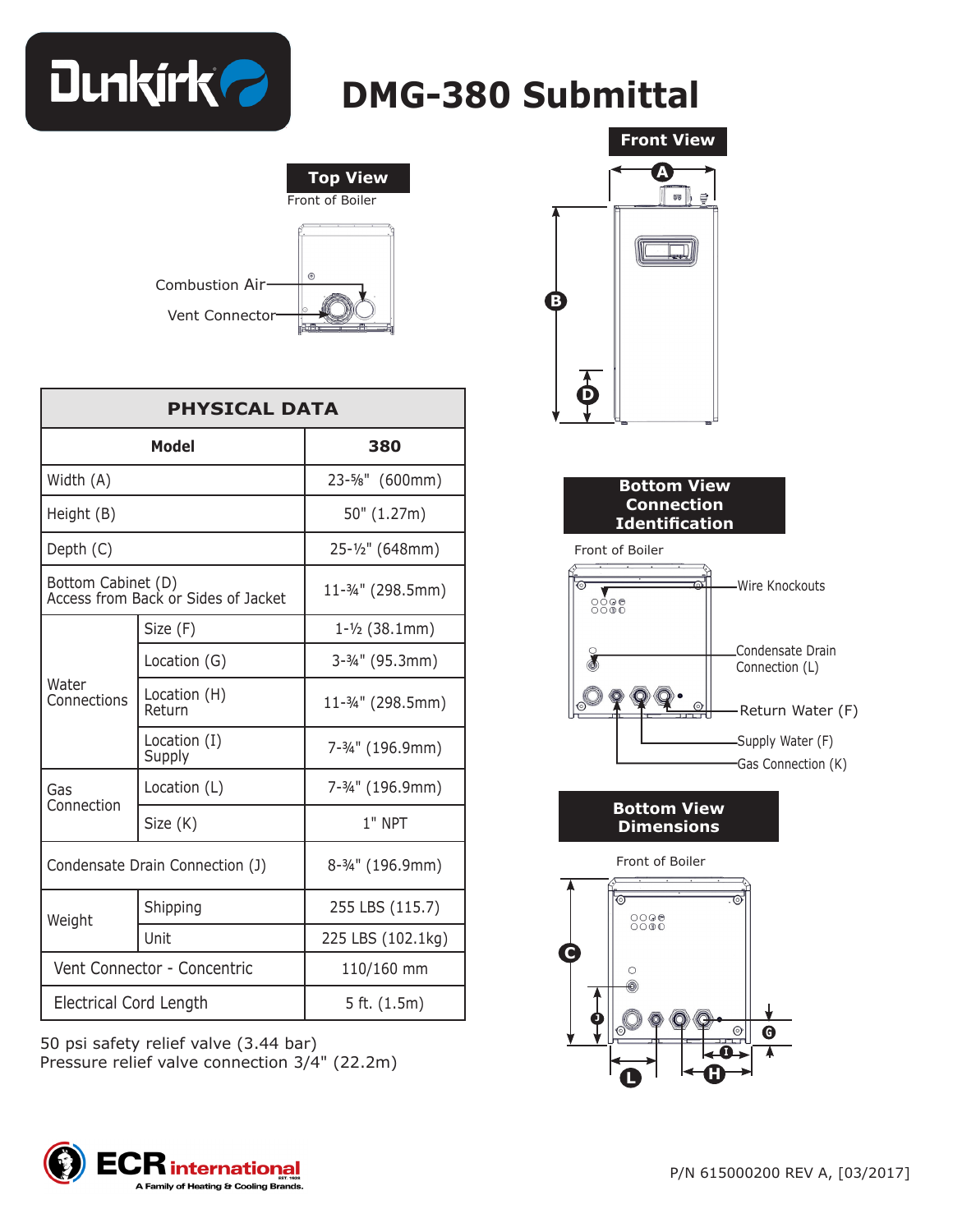

### **CLEARANCE TO COMBUSTIBLE MATERIALS**





**SERVICE CLEARANCES** 



| <b>BOILER CLEARANCES DMG-380</b>                                     |                                                |                                     |  |  |  |
|----------------------------------------------------------------------|------------------------------------------------|-------------------------------------|--|--|--|
| <b>Dimension</b>                                                     | <b>Combustible</b><br>Materials <sup>(1)</sup> | Service <sup>(1)(2)</sup>           |  |  |  |
| Top $(A)$                                                            | 0" (0 cm)                                      | $15 - 3/4$<br>$(400 \, \text{mm})$  |  |  |  |
| Left Side (B)                                                        | $1 - 3/4"$<br>$(45$ mm $)$                     | $1 - 3/4"$<br>$(45 \text{ mm})$     |  |  |  |
| Right Side (C)                                                       | $1 - 3/4"$<br>$(45$ mm $)$                     | $1 - 3/4"$<br>$(45$ mm $)$          |  |  |  |
| Front (D)                                                            | 2" (4.5 cm)                                    | $23 - 5/8"$<br>$(600 \, \text{mm})$ |  |  |  |
| Back (E)                                                             | $0''(0 \text{ cm})$                            | $0''(0 \text{ cm})$                 |  |  |  |
| Bottom (F)                                                           | 0" (0 cm)                                      | $0''(0 \text{ cm})$                 |  |  |  |
| Combustion Air/<br>Vent piping                                       | 0" (0 cm)                                      | $6"$ (16 cm)                        |  |  |  |
| $\frac{1}{2}$ <i>Dequired distances measured from boiler inclust</i> |                                                |                                     |  |  |  |

**(1)** *Required distances measured from boiler jacket.*

**(2)** *Service, proper operation clearance* 

*recommendation. \* Allowance for piping at bottom of boiler not included.*





### **SERVICE CLEARANCES - CLOSET INSTALLATION**

#### **CLEARANCES REQUIRED FOR CLOSET INSTALLATION**



0 in /0 mm between the Back of the Unit and the wall